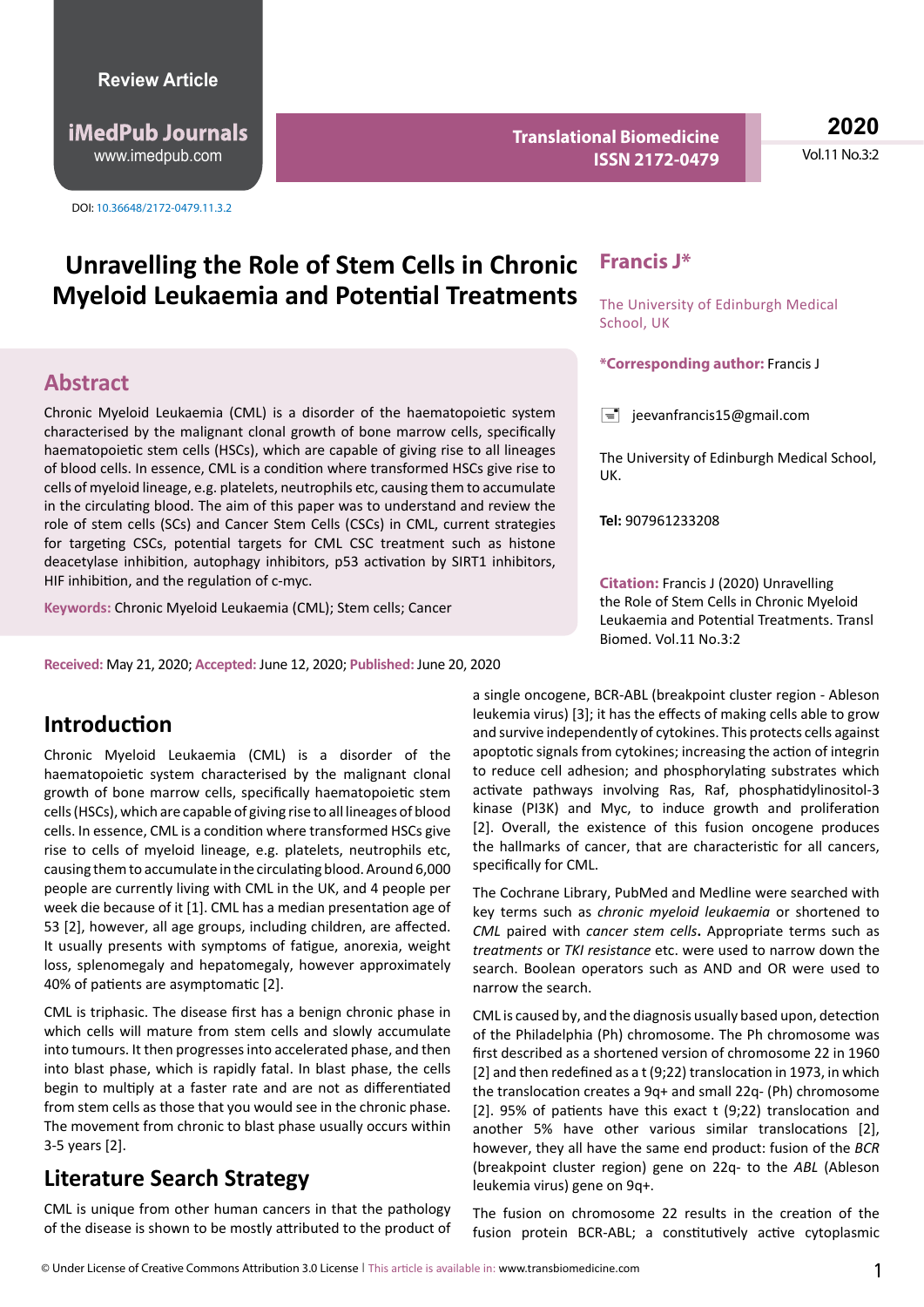tyrosine kinase [2]. Dependant on the exact point of the fusion patients may produce different sizes of BCR-ABL (all existing in the range of approximately 185-230kd). Patients with larger BCR-ABL molecules are shown to progress through CML more slowly [2].

When CML progresses from chronic phase to blast phase secondary step-by-step chromosomal changes occur; duplication of the Ph chromosome; trisomy 8; and, mutations/deletions of tumour-suppressor genes [2]. These presumably contribute to the secondary, more aggressive, malignant phenotype.

CML was universally fatal before the 1990s when Imatinib mesylate (also known as Imatinib, brand name Glivec**©**), a tyrosine kinase inhibitor (TKI), was developed. This medication has enabled patients to live with CML in remission, but it is by no means a cure. After stopping therapy, relapse occurs and, with time, CML may also become TKI resistant [4]. The driver behind this relapse of cancer is thought to be leukaemic stem cells (LSCs) that are reversibly quiescent, meaning they do not progress through the cell cycle, making them immune to TKI therapy such as imatinib-induced apoptosis [4]. These so-called "cancer stem cells" (CSCs) are a minority of all cancer cells which make up a pool of self-sustaining cells and are the only cells in a tumour which can self-renew, thereby maintaining the tumour.

CSCs have the ability to grow and divide into all of the cell types in a heterogeneous lineage that constitutes a tumour and are resistant to cancer therapies, such as chemotherapy, which targets fast-growing cells. CSC's can only be seen experimentally, as the cells that are able to recreate a growing tumour [5].

Unlimited potential to proliferate and self-renew are characteristics shared by CSCs and HSCs, both exhibiting similar genetic expressions of self-renewal [6]. For instance, activation of c-Myc reactivates an embryonic stem cell (ESC)-like programme in normal and cancer cells, c-Myc functioning as a master regulatory gene. Some example pathways shared by ESCs and CSCs are Notch, Sonic hedgehog, Wnt-βcatenin, and fibroblast growth factor-2 [6].

Evidently, stem cells and CSCs share a lot of similarities, however, stem cells keep a balance to maintain the adult cell pool compared to the deregulation of stem cells that causes cancerous stem cells leading to cancer.

## **Current Treatments**

The current treatment of choice for CML is tyrosine kinase inhibitors (TKI), the classic drug used is Imatinib. These work by targeting tyrosine kinase produced by the BCR-ABL fusion gene, the oncogene expressed in CML. The development of Imatinib represented a new era of cancer therapy, as most patients with CML went into remission following TKI treatment.

It was found, however, that once Imatinib was withdrawn, patients relapsed and some even went on to develop TKI resistance. This is due to leukaemic stem cells (LSCs) emerging from quiescence and developing resistance to Imatinib-induced apoptosis. This resistance has reduced the possibility of treatment-free remission to just 10-20% [7].

Additionally, a quarter of CML patients fail TKI therapy for other reasons; alternative oncogene activation, BCR-ABL kinase mutations or disease progression to accelerated phase or blast crisis [7]. These failures in TKI therapy highlight the need for continued research into potential new treatments and the significant possibility of relapse has led to patients being treated indefinitely with Imatinib. This indefinite treatment plan comes with disadvantages such as: adverse effects from long-term treatment; non-compliance and the expense associated with continuous drug treatment.

The effectiveness of Imatinib is shown to be increased when it is used in combination with other treatments such as; histone deacetylase inhibitors, autophagy inhibitors, sirtuin 1 inhibitors, and hypoxia-inducible factors.

Chemotherapy and radiotherapy also have limited benefits as treatments, as they do not target LSCs, and spare cell-cycle arrested differentiated cells, which, due to plasticity, often go on to replace any lost stem cells [8].

The limited effectiveness of current treatments against LSCs has led to much research and the development of new therapies. So far, lineage ablation has proven to be a good technique to determine whether the loss of cancer stem cells causes the loss of non-stem cells or if the differentiated cells simply become new stem cells that go on to sustain tumour growth [9]. It causes the selective destruction of certain cell types in a cell population, enabling the modelling of pathologies with a specific cell type population from a large sample cohort.

LSCs have certain unique properties that are not found in normal human stem cells. Specific LSC markers have been identified, such as the active form of NF-κB, a DNA transcription factor involved in the regulation of inflammation and cell signalling. The active form of nuclear factor-κB (NF-κB) is associated with anti-apoptotic activity in cancer and is absent in other stem cells. *In vitro* experiments carried out show that if the NF-κB marker is inhibited it induces apoptosis in LSCs [9]. Second generation autophagy inhibitors such as hydroxychloroquine also target LSCs, however, bivalent aminoquinoline Lys05 (a dimeric analogue of chloroquine) has been found to be up to 10 times more effective in cancer cell lines and a double transgenic model of CML [7].

# **Potential Targets for CML Treatment**

## **Histone deacetylase inhibition**

Histone deacetylase inhibitors (HDACis) are a class of drugs that have the potential to be used as an effective treatment for a range of cancers, with CML being one of these [10-16].

DNA, in the form of chromatin, forms nucleosomes by wrapping around histone octamers. The access of transcription factors to DNA is modulated by chemical changes to the histones. One method of modifying histones is by acetylation. Acetylation of the positively charged N-terminal lysine residues of the histones inhibits binding to the negatively charged chromatin, allowing for a more open structure which enables transcription factor access to DNA, and therefore, gene transcription. It follows that histone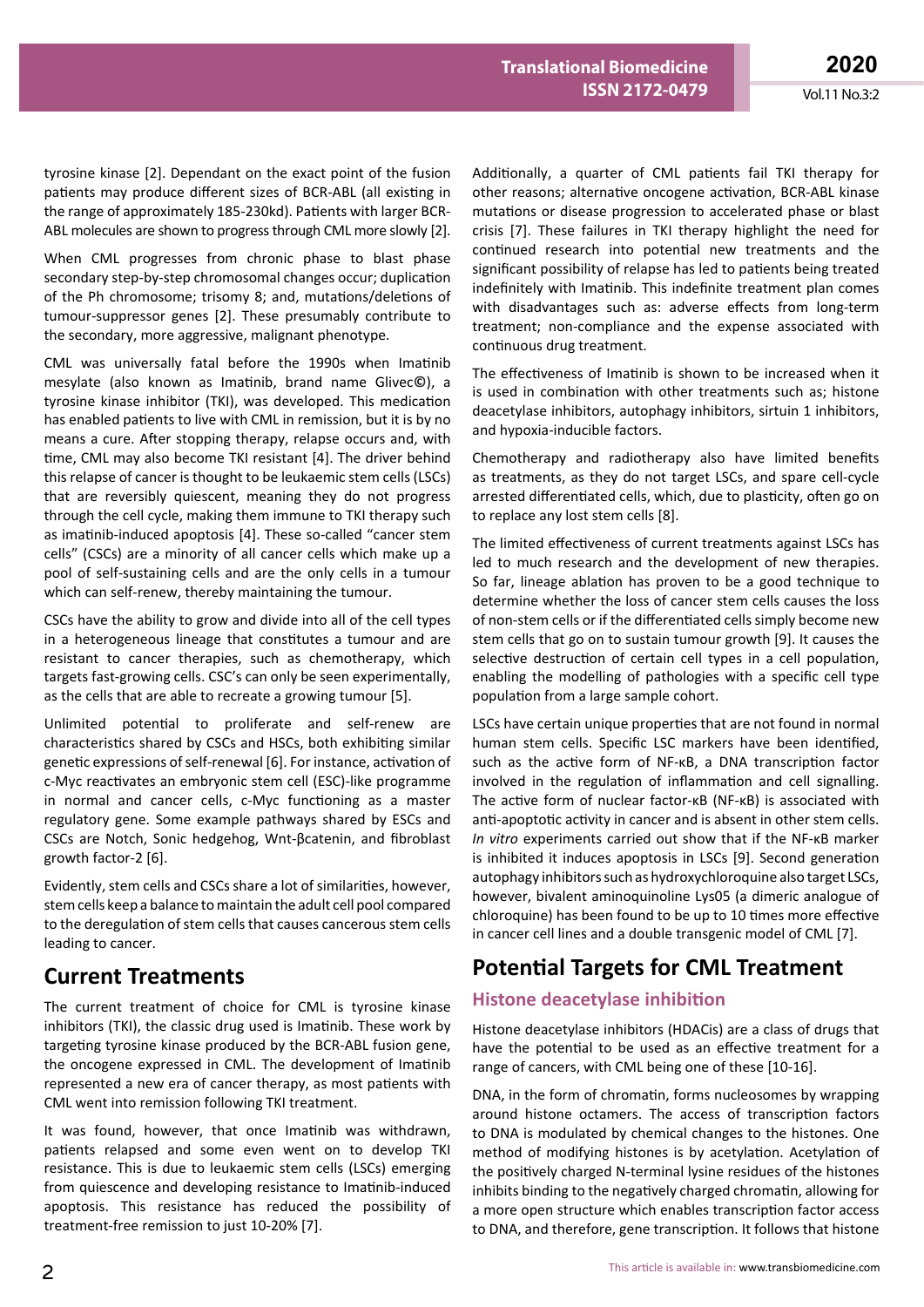deacetylation results in more tightly packed chromatin, usually resulting in gene silencing. Histone acetylation is regulated by histone acetyltransferases (HATs) and histone deacetylase enzymes (HDACs).

Regulation of gene expression by epigenetic histone modification such as acetylation/deacetylation is known to contribute significantly to the development of cancer.

Cell proliferation, apoptosis and metabolism are also controlled by deacetylation of histone and non-histone proteins [5], which may contribute to cancer development. HDACs are often dysregulated in cancer [17].

HDACis increase histone lysine acetylation, therefore modulating gene expression. HDACis may also modulate the acetylation of non-histone proteins which could contribute to the efficacy of the agents for cancer therapy [18]. Hence the ability of HDACis to inhibit proliferation and induce apoptosis shows them to be a promising potential cancer therapy.

The role of HDACis in the treatment of CML has been widely investigated, alone or in combination with TKIs. It has been found that treating CML with HDACis, in combination with the TKI imatinib mesylate (IM), was significantly more effective in inducing apoptosis in chronic phase (CP) CML progenitor cells, than treatment with IM alone. However, HDACis alone have little effect on CP CML cell apoptosis; HDACis targeting of CP CML cells is potentiated by inhibition of BCR-ABL tyrosine kinase by TKIs. The HDACis in combination with IM inhibits CML progenitor proliferation and CML committed progenitor growth in colony assays. In addition, combination treatment with HDACis and IM results in significant reduction of LSCs, which have the potential to cause relapse in transgenic BCR-ABL mice models and prevented leukaemia relapse after discontinuation of treatment in these mice. However, this treatment combination may not be effective in patients with IM-resistance related BCR-ABL mutations due to poor efficacy of IM in these patients [19].

Clinical trials have been initiated to determine the efficacy, safety and tolerability of HDACis therapy in combination with TKIs, in patients in cytogenetic remission with residual BCR-ABL cells. The success of this treatment will be determined by the ability to produce long-term remission after cessation of treatment. It is yet to be seen if targeting of LSCs in CML by HDACis has a future in targeting primitive quiescent cancer stem cells in other leukaemias and cancers [19].

#### **Autophagy inhibitors**

Autophagy is a catabolic process by which substances or damaged organelles are degraded, to prevent the accumulation of harmful molecules and obtain nutrients in adverse environments. Initiation of autophagy is dependent on signalling, activated by adverse cellular conditions such as hypoxia, cytotoxic molecules accumulation, fasting and nutrient depletion [20,21].

There are main two mechanisms for the uptake of molecules into the phagosome; non-selective pathway and selective pathway. The non-selective pathway is Implicated in situations of nutrient depletion such as glucose starvation or low amino acid levels. Any

material present in the cytoplasm is taken up for recycling in the phagosome. The selective pathway is involved in the disposal of harmful molecules and damaged organelles. The most common mechanism used to tag proteins for disposal is the ubiquitin pathway, however, other mechanisms do exist. This pathway becomes dysfunctional in cancer biology and neurodegenerative conditions [22].

In the normal cell, autophagy is a crucial process for preventing mutations in DNA by enabling adaptation to cellular stress and removing cytotoxic species, thus, autophagy prevents cancer development. However, in CML, and other solid tumours, autophagy has a cytoprotective role which enables the progression of disease [23]. Autophagy has been implicated in TKI treatment failure whereby molecular stress placed on CD34+ BCR-ABL expressing CSCs by treatment results in the upregulation of autophagy pathways. Furthermore, autophagy is an essential mechanism for driving tumour growth as it enables cancer cells to survive in hypoxic and nutrient deficient conditions [24-26]. Relapse often occurs due to the inadequate clearance of these CSCs.

Current Stage of Research (development *in vivo* and model and preliminary results): Inhibition of autophagy has been suggested to target the elimination of CSC. Autophagy inhibitors which prevent the fusion of the phagosome with the lysosome such as hydroxychloroquine have mainly been used in preclinical and clinical trials. However, novel autophagy inhibitors such as methyladenine which target phagosome nucleation and expansion have also been described [25,26]. Regardless of the mechanism, the main aim of autophagy inhibitors is to increase the vulnerability of CSCs to TKIs. Autophagy inhibitors must be used in tandem with TKIs to have clinical efficacy [23]. So current pre-clinical and clinical trials have combined TKI therapy with autophagy inhibitors to simultaneously target CML cells and CML CSCs to reduce the likelihood of relapse of disease [27].

The initial success of autophagy inhibitors *in vitro* testing has led to these compounds being tested *in vivo* [23]. Novel inhibitors Lys05 (a more potent form of hydroxychloroquine) and PIK-111 (prevents phagosome expansion) have been demonstrated be very effective at clearing CSCs in mouse models. The use of these compounds resulted in the pool of CSCs being diminished and a simultaneous increase in the numbers of susceptible progenitor CML cells was seen, no toxicity has been reported. These inhibitors were shown to be more potent than hydroxychloroquine [28].

Hydroxychloroquine which is indicated for the treatment of rheumatic arthritis has been shown to be effective at depleting reservoir of CML CSCs *in vivo*. However, phase 1 trials have yielded disappointing results for hydroxychloroquine combo therapy with TKIs. Vogl *et al* described mixed results for hydroxychloroquine/ bortezomib (proteasome inhibitor) in a phase 1 trial with few patients showing clearance of CSCs. Analysis of patient tumour cells showed arrest of autophagy, however, this did not translate to positive clinical results. The authors suggested higher doses of hydroxychloroquine or more potent inhibitors were needed to induce CSC death. Additionally, many patients involved in this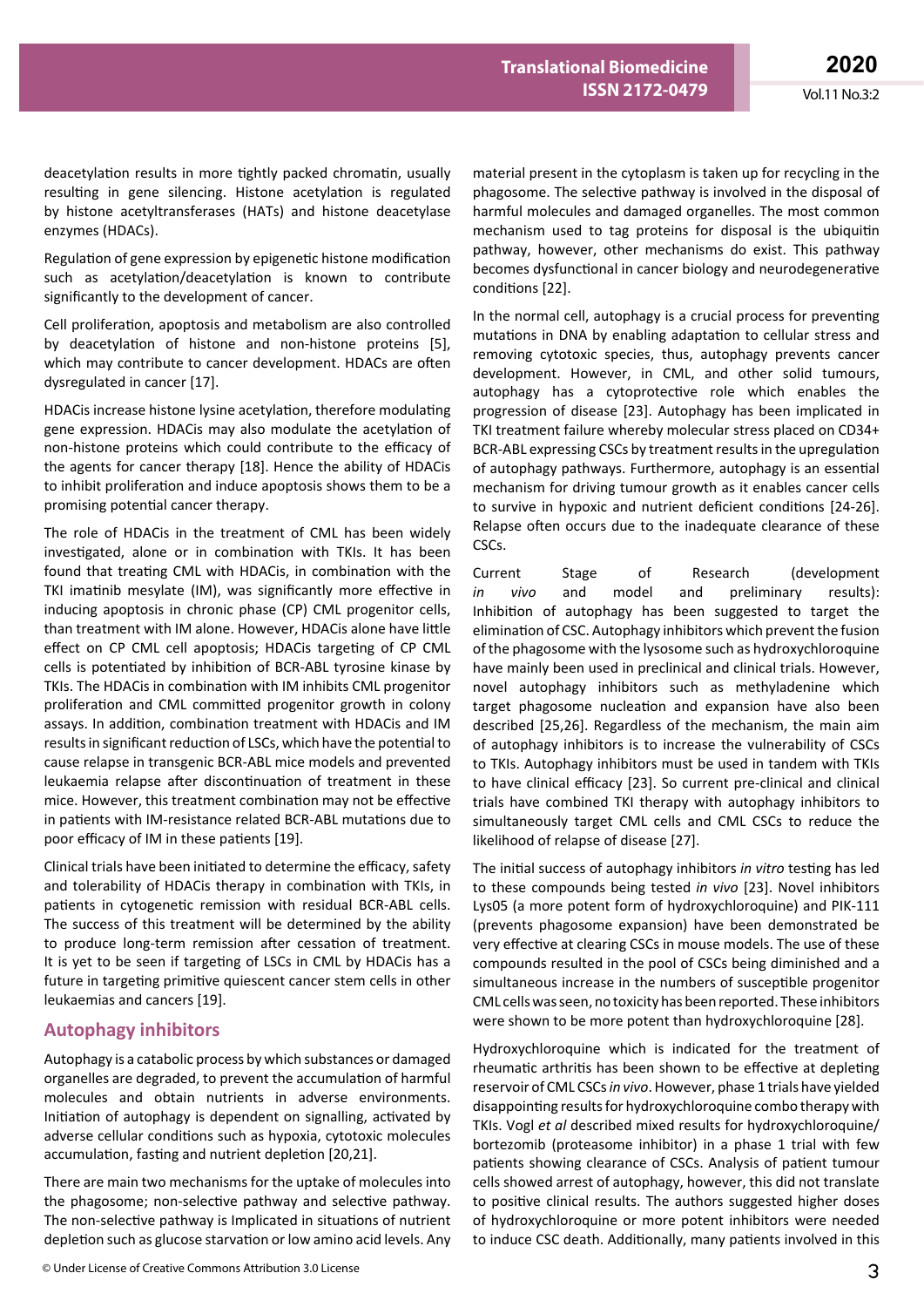**2020** Vol.11 No.3:2

trial had previously been exposed to bortezomib which may have elicited mutations in tumour cells giving rise to drug efflux pumps and other resistance mechanisms. Thus, impairing response to the combined therapy. No major toxicity was associated with hydroxychloroquine in this trial [29]. Similar results have been seen across trials using hydroxychloroquine for CML and other solid tumours in combined therapy [30-33].

#### **p53 Activation by SIRT1 Inhibitors**

Another possible target of stem cell therapy is activating p53 by Sirtuin 1 (SIRT1) inhibitors. Sirtuins are NAD-dependent histone deacetylases, and SIRT1 is one molecule in this family. SIRT1 has been linked to many regulatory processes in mammals, such as the cell cycle, metabolism and DNA repair [34,35].

SIRT1 has been demonstrated to play an important role in murine stem cells and HSC self-renewal and differentiation in stressful conditions [25,36]. SIRT1, importantly, is linked to regulation of p53 meaning it has a potential role in pathogenesis of leukaemia and tumour formation [37,38]. A study by Li et al, 2012 demonstrated that SIRT1 has an important role specifically for CML LSC survival and proliferation.

Primitive, quiescent CML CD34<sup>+</sup> cells are particularly resistant to apoptosis induced by Imatinib. Li et al, 2012 showed that CML CD34+ cells that had undergone SIRT1 knockdown had increased apoptosis. Apoptosis of these cells was then further increased when treated with Imatinib; again, demonstrating the efficacy of combination treatment compared to non-combination [35].

One method of why SIRT1 inhibition affects CML LSC is its effect on p53; SIRT1 inhibition increases the acetylation of p53. In SIRT1 knockdown CP CML CD34<sup>+</sup> cells, levels of acetylated p53 protein were increased. Importantly, acetylated and total p53 levels were not increased in normal CD34<sup>+</sup> cells. Production of SIRT1 downregulates the acetylation of p53, preventing effective cell cycle regulation, potentially leading to malignant mutations continuing through the cell cycle [35].

CML cells being specifically targeted by SIRT1 also depends on p53 acetylation and expression. P53 is required in CML cells for growth inhibition and apoptosis following SIRT1 inhibition in BCR-ABL expressing cells. It is not enough to inhibit SIRT1, potential treatments must ensure p53 is acetylated in order to positively affect p53 transcriptional activity in CML progenitor cells [35].

SIRT1 expression is activated in haematopoietic progenitor cells by the BCR-ABL oncogene; this is the gene causing CML to develop from HSCs [35]. SIRT1 inhibition also suppresses the effects of this BCR-ABL gene on bone marrow progenitor cells and leukemogenesis [35].

It is also important to keep in mind that SIRT1 also has a potential tumour suppressing effects; demonstrated in a study, where its expression was shown to reduce tumour formation and cell proliferation in a murine colon cancer model [39-41]. SIRT1 not only has a role to play in CML, but also acute myeloid leukaemia (AML), where SIRT1 overexpression has been seen [42], showing SIRT1 inhibition treatments have wider implications than CML.

Research into potentially using SIRT1 inhibitors as a treatment has

already taken place in murine models. One experiment reported weight loss in the murine phase of drug development; yet it was unclear if this was a direct effect of SIRT1 inhibition [39]. More research is required to fully appreciate the effects SIRT1 has on CML pathogenesis before a treatment could be marketed.

#### **Hypoxia induced factors and LSCs – HIF inhibition**

HSCs reside in the bone marrow and favour regions of low oxygen tension. This is also true of the LSCs in CML, and these regions can be referred to as the stem cell niches [43]. The environment of low oxygen promotes the survival of stem cells to divide and produce progeny in both health, with HSCs and in disease, with LSCs [44,45].

Curiously, the function of the BCR/ABL oncogene is diminished in areas of low oxygen (Guintolis). This helps explain as to why LSCs seem to evade destruction by TKIs and promote relapse of CML. The reduction in the BCR/ABL oncogene means that, unlike with other CML cells, it is not vital for LSC survival and so inhibition of the oncogene with TKIs will not lead to the elimination of the LSCs.

Hypoxia-inducible factor-1 (HIF-1) is a transcription factor which has a role in the survival of LSCs in these areas of low oxygen tension [46]. It is a dimer with an alpha subunit (HIF-1α) and beta subunit (HIF-1β) and can found in both normal and low oxygen conditions [47]. The HIF-1β subunit is consistently active whereas the HIF-1α subunit is inducible under certain circumstances. The HIF-1 $\alpha$  subunit when in normal oxygen conditions becomes hydroxylated by prolyl hydroxylase which marks it for degradation by a proteasome. This stops the dimer coming together and so transcription cannot occur [48]. In hypoxic conditions, the HIF-1 $\alpha$ subunit becomes more active than when it is in normal oxygen concentrations [49]. When there is less than 7% oxygen (hypoxic conditions), the alpha subunit has the ability to bind to the beta subunit. This induces the transcription of genes that control metabolism, cell growth and division, and the growth of new blood vessels - all of which have the potential to contribute to the progression of CML (Majmundar). Not only is there evidence that HIF-1 controls these particular gene functions which could be involved in any cancer progression, but evidence also exists that HIF-1 promotes CML disease advancement specifically (Semenza). Hence why the targeting of this factor has such therapeutic potential in CML management.

Acriflavine (ACF) is a HIF-1 inhibitor and has the potential to target TKI-resistant LSCs and decrease the likelihood of CML relapse. Already ACF has been approved for non-oncological use which means that it's toxicity and potential side effects have already been explored, reducing the time it would take to approve this drug for oncological use in comparison to a completely newly produced drug. It has been shown for the majority of time to not significantly affect the CD34+ cell population from disease-free healthy donors again eluding towards the fact that it has a good therapeutic index which is very beneficial when looking for new drugs [49]. ACF has been shown in a number of ways to affect both LSCs and other CML cells.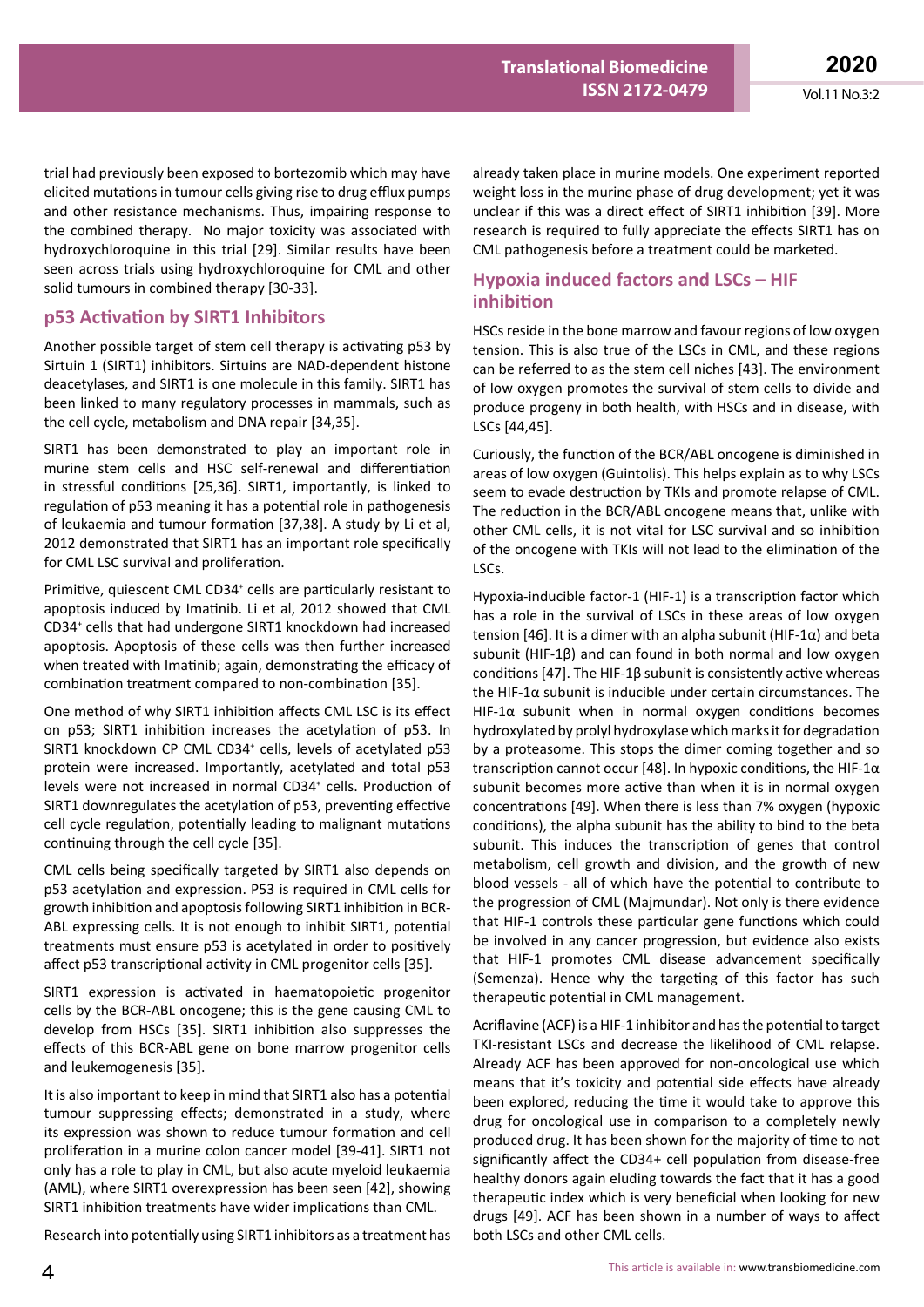It has been shown that the KCL22 and K562 cell line populations in low oxygen were essentially obliterated upon treatment of ACF. This is probably due to the cells being induced to apoptose. ACF also ceases the potential of KCL22 or K562 cells to repopulate after cessation of treatment. The combination of ACF and imatinib (IM) has been tested on these cells also. It has been shown that ACF and IM had a synergistic effect in decreasing the number of viable cells after treatment. However, after between 7-13 days of incubation, the number of viable cells increased again in the cell lines treated with only IM. Regardless of whether IM was present or not in combination with ACF the number of viable cells is non-existent after treatment with ACF, suggesting that ACF targets cells that acquire resistance to TKIs. These cells are postulated to be the LSCs and so these results are promising for the use of ACF [49].

The effects of ACF has also been tested in primary CML cell lines that have come directly from patients suffering from CML. The ability of the cells to repopulate after ACF treatment has been shown to be diminished by the use of colony formation assays (CFAs), this is something that has not been shown consistently with IM treatment. Long-term culture initiating cell (LTC-IC) assays have shown the same results. All results from these assays elude to the inhibitory effects of ACF in stem cell potential [49].

BCR-ABL-transduced bone marrow (BM) cells were transplanted into mice to produce CML mice. Again, a good therapeutic index was shown as when ACF was given to the healthy mice without the BCR/ABL-transduced BM cells as they experienced no serious side effects such as a change in weight, or performance. The CML mice that were treated with ACF experienced less infiltration of myeloid cells in the lungs, reduced splenomegaly (increase in spleen size) and closer to normal levels of white blood cells in their peripheral blood in comparison to the CML mice which were not treated. In addition, the population of GFP+/CD34-/LSK cells, the LSCs that are long-term survivors and have the ability to incite CML in mice that they are transplanted into, is diminished on treatment with ACF [49]. Again, these are promising results for the treatment of CML and prevention of relapse caused by LSCs.

#### **Regulation of c-myc**

Myc is a family of regulator genes and proto-oncogenes that code for transcription factors. Most proto-oncogenes become an accessory of cancer due to a mutation or truncation of its genes. However, c-Myc becomes a risk factor due to an overexpression of itself caused by a loss of transcriptional control. c-Myc is essentially a nuclear phosphoprotein and helix-loophelix leucine zipper (HLHLZ) protein that manages the expression of transcription in cell proliferation, apoptosis and metabolism [50].

Expression of c-Myc proteins results in the expression of numerous pro-proliferative genes which form a heterodimer with the transcription factor, MAX, via binding to enhancer box sequences (E-boxes) and engaging with histone acetyltransferases (HATs). Consequently, myc proteins can be over-expressed in over 80% of cancers. This happens due to transcribed genes being regulated by Myc, which results in the recruitment of elongation factors.

This directly influences DNA replication. Down-regulation of c-Myc allows cells to be more sensitive to apoptosis by amplifying the intrinsic mitochondrial pathway and triggering or amplifying death receptor pathways. c-Myc overexpression supports the need of cancers to get more nucleic acid, nutrients etc. [51,52].

Normally (non-transformed cells), c-Myc is regulated by developmental or mitogenic signals. c-Myc mRNA is usually very short and therefore comes with a very short half-life. Therefore, in the absence of positive regulatory signals c-Myc transcription decreases which result in a lower proliferative drive [15]. Thus, reducing the risk of CML or cancers alike.

Genetically engineering alleles to remove c-Myc results on the cessation of cell proliferation and arrest in  $G_0/G_1$  of the cell cycle. A correlation also exists between the level of c-Myc in cells and the cell's' rate of proliferation [42]. C-Myc is the key substrate targeted by Fbw7 in CML-initiating cell populations. Human CML Leukemia-Initiating Cells require Fbw7 function as its substrate is c-Myc. A study found that patients treated with TKI displayed normal levels of c-Myc. Fbw7 silencing led to the accumulation of both c-Myc and phospho-c-Myc protein in total progeny derived from BCR-ABL+ infected CD34+ cells [37].

The study also found that the deletion of c-Myc during disease progression of CML leads to an almost complete absence of BCR-ABL cells from the peripheral blood and an absence of infiltration into secondary tissue. This could pave way for potential clinical studies as to how to genetic therapies may aid in curing CML. Studies have also shown that too much or too little c-Myc could have detrimental effects on the body; instead, c-Myc should be kept in a very specific range to prevent toxicity [37].

Studies have also identified a ubiquitin ligase-substrate pair regulating LSC activity, suggesting that targeting of the Fbw7-c-Myc is an attractive therapeutic target in resistant CML strains [37].

## **Discussion**

### **Histone Deacetylase Inhibition**

Clinical trials have been undertaken to establish the tolerability and safety of HDACis in combination with IM in patients with CML who are in cytogenetic remission with evidence of residual BCR-ABL+ cells. As a result, HDACis have recently been licensed for use in many oncological malignancies. The mechanism of action of HDACis are complex and are a result of many different genes and pathways. Although these mechanisms are unknown, new nuclear functions of cytoplasmic tyrosine kinases have been identified relating to histone and transcription factor modulation have been identified [13]. More research is required to determine broader application of HDACis in other malignancies.

### **Autophagy Inhibitors**

Autophagy inhibiting compounds are already licensed for use for other clinical indications. This will enable fast tracking of drug development as the toxicity profiles of the drugs will already be known. Hydroxychloroquine which is a licensed anti-rheumatic drug has not proven efficacious in Phase 1 and 2 trials. As such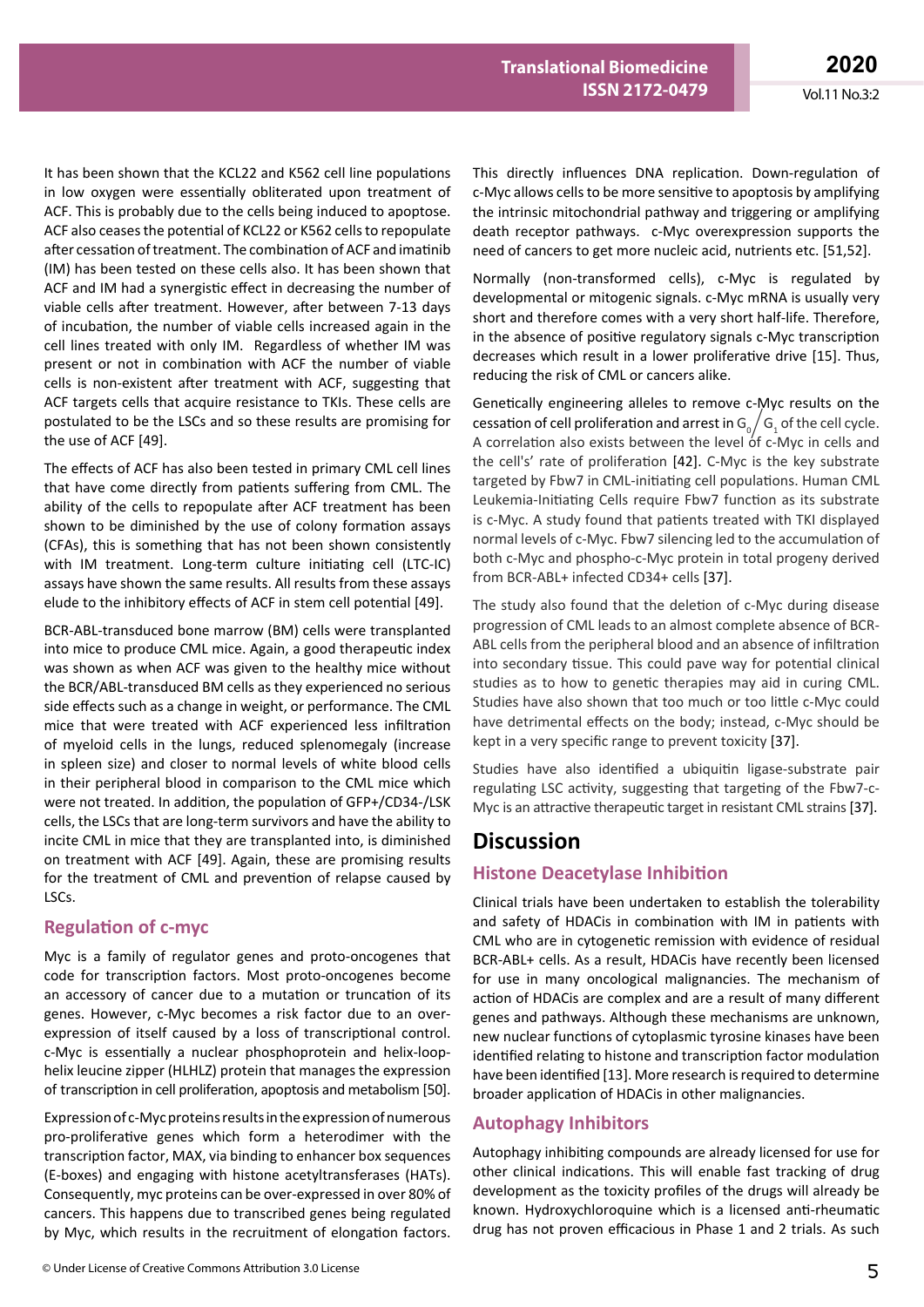**2020** Vol.11 No.3:2

novel autophagy inhibitors are being developed. Many of these compounds are based on hydroxychloroquine and have been shown to be more potent in *in vivo* preclinical trials[38-45].

#### **SIRT1 Inhibitors**

SIRT1 inhibitors are not currently undergoing any clinical trials, they are in the very early stages of research. Weight loss was a potential adverse effect of this therapy reported in mice models, yet it was unclear if this was a direct effect of SIRT1 inhibition or not [26]. No other research papers into SIRT1 inhibition could be found, suggesting continuing research may be happening [46-50].

#### **HIF-1 Inhibition**

ACF has already been approved for non-oncological use which means that it's toxicity and potential side effects have already been explored, reducing the time it would take to approve this drug for oncological use in comparison to a completely newly produced drug. It has been shown for the majority of time to not significantly affect the CD34+ cell population from disease-free healthy donors again eluding towards the fact that it has a good therapeutic index which is very beneficial when looking for new drugs [11]. However, there is little research into the effects of the drug specifically on LSCs, rather than just CML cells in general and so we have to be hesitant about how valuable and significant some of the results from the research have been. Further, there has been little *in vivo* research comparing ACF's effects with the effects of IM on CML and so we cannot say that ACF is actually a better drug than IM for treating CML or not.

#### **c-myc Regulation**

The presence of c-myc in over 80% of cancers makes it a wellstudied protein that can be altered to treatment cancers, and CML in specific. Studies on c-myc and BCR/ABL shows that c-myc levels have be restricted within both upper and lower limits to prevent toxicity either way. Since most CSCs are not destroyed in relapsing cancers, the c-myc/Fbw7 pathway seems to be allured by investigators to prevent cancer relapse. Genetic therapies focusing on the combinatorics of the Fbw7 pathway, BCR/ABL gene and the c-myc pathway should be tested in order to suppress CSCs in CML to prevent relapse [51-54].

# **Conclusion**

From our research, we put forward that targeting regulation of DNA expression, essential self-protection mechanisms, apoptotic mechanisms, transcription factors and cell regulator genes are plausible options for eliminating CML stem cells. These approaches are encouraging, however targeting stem cells for CML treatment is still a very new field and more research is needed, especially into how these targets affect chronic phase cells and specifically in human CML.

When considering new therapies, it is important to make sure that they inhibit CSC growth without diminishing the pool of normal SCs. In order to increase our chance of treating CML more successfully, it would be beneficial to develop novel assays in order to forecast and monitor the CML's response to therapy. This is especially important if new advantageous mutations arise in the CSCs which then make them resistant to CSC targeted therapy, this would then allow a different CSC targeted therapy to be initiated alongside TKI therapy.

We also have to be careful not to assume that simply targeting CSCs would cure CML, remembering the influence that the microenvironment has on the cancer cells. Further, research needs to be done into what the response is to CSC loss due to targeted therapy and the attempts of regeneration of these CSCs as this area could also be a potential target.

# **Limitations**

Many articles fail to describe the rationale behind drug dosing regimens in pre-clinical models. The behaviour of cells in after cell lineage tracing and ablation is very different to how they act once transplanted into *in vivo* models. This may raise some concerns about the validity of results obtained from *in vitro* experiments. Additionally, the use of cell lines derived from one patient carries the risk of cross contamination. Single cell lines increase the risk of bias. Furthermore, many cell lines used in CML research are derived from Blast crisis lines. This contrasts with the population group (chronic phase) as treatments are targeted for which may affect the validity of pre-clinical models.

## **Acknowledgement**

I would like to thank my family and friends for their continued support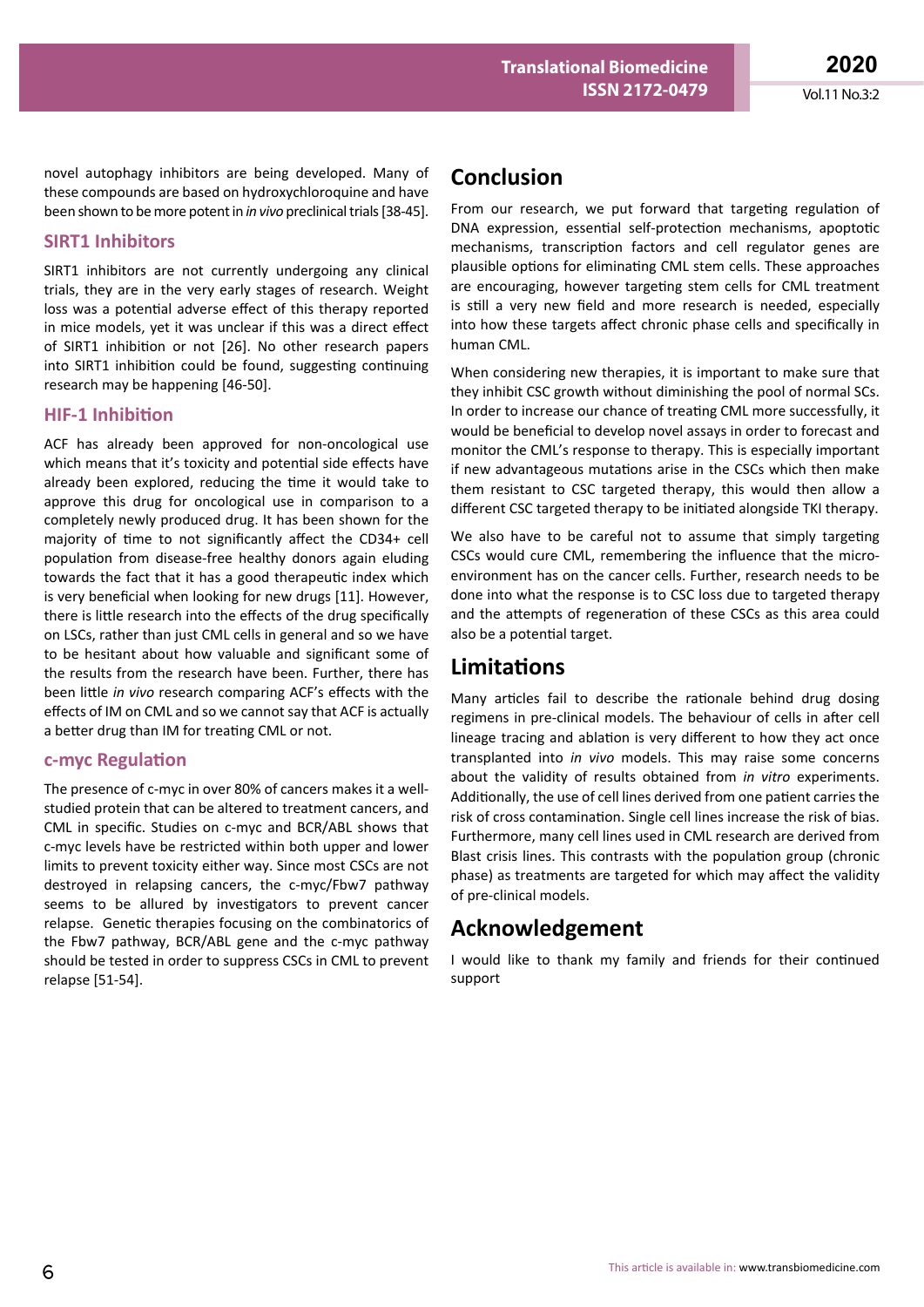**References** 

- 1 Sawyers CL (1999) Chronic Myeloid Leukemia. N Engl J Med 340: 1330–1340.
- 2 Cancer Research UK (2018) . Chronic myeloid leukaemia (CML) Incidence statistics.
- 3 Melo J V, Hughes TP, Apperley JF (2003) Chronic Myeloid Leukemia. ASH Educ Progr B 1: 132–152.
- 4 Holyoake TL, Vetrie D (2017) The chronic myeloid leukemia stem cell: stemming the tide of persistence. Blood 129: 1595- 1600.
- 5 Clarke MF, Dick JE, Dirks PB, Eaves CJ, Jamieson CHM, et al. (2006) Cancer Stem Cells—Perspectives on Current Status and Future Directions: AACR Workshop on Cancer Stem Cells. Cancer Res 66: 9339- 9349 .
- 6 Bose B, Sudheer SP (2014) Intricate balance decides their respective usefulness or harmfulness in the biological system. J Stem Cell Res 4: 173- 180.
- 7 Baquero P, Dawson A, Mukhopadhyay A, Kuntz EM, Mitchell R, et al. (2018) Targeting quiescent leukemic stem cells using second generation autophagy inhibitors. Leukemia 33: 981-994.
- 8 Batlle E, Clevers H (2017) Cancer stem cells revisited. Nat Med 23: 1124- 1134.
- 9 Wang JCY, Dick JE (2005) Cancer stem cells: Lessons from leukemia. Trends Cell Biol 15: 494–501.
- 10 Arai F, Suda T (2008) Quiescent stem cells in the niche. StemBook.
- 11 BBC. Cell division (2018) Chromosomes and DNA.
- 12 Chen JD (2016) The cell-cycle arrest and apoptotic functions of p53 in tumor initiation and progression. Cold Spring Harb Perspect Med 6: a026104.
- 13 Zhang B, Strauss AC, Chu S, Li M, Ho Y, et al. (2010) Effective targeting of quiescent chronic myelogenous leukemia stem cells by histone deacetylase inhibitors in combination with imatinib mesylate. Cancer Cell 17: 427– 442.
- 14 Dvorakova M, Vanek T (2016) Histone deacetylase inhibitors for the treatment of cancer stem cells. Medchemcomm 7: 2217– 2231.
- 15 Bose P, Dai Y, Grant S (2014) Histone deacetylase inhibitor (HDACI) mechanisms of action: emerging insights. Pharmacol Ther 143: 323– 36.
- 16 Bolden JE, Peart MJ, Johnstone RW (2006) Anticancer activities of histone deacetylase inhibitors. Nat Rev Drug Discov 5: 769- 784.
- 17 Levy JMM, Towers CG, Thorburn A (2017) Targeting autophagy in cancer. Nat Rev Cancer 17: 528- 542.
- 18 Levine B, Kroemer G (2008) Autophagy in the pathogenesis of disease. Cell 132: 27– 42.
- 19 Dikic I, Elazar Z (2018) Mechanism and medical implications of mammalian autophagy. Nat Rev Mol Cell 19: 349– 64.
- 20 Rebecca VW, Amaravadi RK (2015) Emerging strategies to effectively target autophagy in cancer. Oncogene 35:1- 11.
- 21 Rosenfeld MR, Ye X, Supko JG, Desideri S, Grossman SA, et al. (2014) A phase I/II trial of hydroxychloroquine in conjunction with radiation therapy and concurrent and adjuvant temozolomide in patients with newly diagnosed glioblastoma multiforme. Autophagy 10: 1359– 68.
- 22 Helgason GV, Karvela M, Holyoake TL (2011) Kill one bird with two

stones: potential efficacy of BCR-ABL and autophagy inhibition in CML. Blood 118: 2035- 2043.

- 23 Bellodi C, Lidonnici MR, Hamilton A, Helgason GV, Soliera AR, et al. (2009) Targeting autophagy potentiates tyrosine kinase inhibitor– induced cell death in Philadelphia chromosome–positive cells, including primary CML stem cells. J Clin Invest 119: 1109– 1123.
- 24 Vogl DT, Stadtmauer EA, Tan K-S, Heitjan DF, Davis LE, et al. (2014) Combined autophagy and proteasome inhibition. Autophagy 10: 1380– 1390.
- 25 Mahalingam D, Mita M, Sarantopoulos J, Wood L, Amaravadi RK, et al. (2014) Combined autophagy and HDAC inhibition. Autophagy 10: 1403– 1414.
- 26 Wolpin BM, Rubinson DA, Wang X, Chan JA, Cleary JM, et al. (2014) Phase II and pharmacodynamic study of autophagy inhibition using hydroxychloroquine in patients with metastatic pancreatic adenocarcinoma. Oncologist 19: 637– 648.
- 27 Rangwala R, Chang YC, Hu J, Algazy KM, Evans TL, et al. (2014) Combined MTOR and autophagy inhibition. Autophagy 10: 1391– 1402.
- 28 Bordone L, Guarente L (2005) Calorie restriction, SIRT1 and metabolism: understanding longevity. Nat Rev Mol Cell Biol 6: 298- 310.
- 29 Liu T, Liu PY, Marshall GM (2009) The Critical Role of the Class III Histone Deacetylase SIRT1 in Cancer. Cancer Res 69: 1702- 1705.
- 30 Han M-K, Song E-K, Guo Y, Ou X, Mantel C, et al. (2008) SIRT1 Regulates Apoptosis and Nanog Expression in Mouse Embryonic Stem Cells by Controlling p53 Subcellular Localization. Cell Stem Cell 2: 241– 251.
- 31 Ou X, Chae H-D, Wang R-H, Shelley WC, Cooper S, et al. (2011) SIRT1 deficiency compromises mouse embryonic stem cell hematopoietic differentiation, and embryonic and adult hematopoiesis in the mouse. Blood 117: 440- 450.
- 32 Brooks CL, Gu W (2008) How does SIRT1 affect metabolism, senescence and cancer? Nat Rev Cancer 9: 123- 133.
- 33 Li L, Wang L, Li L, Wang Z, Ho Y, et al. (2012) Activation of p53 by SIRT1 Inhibition Enhances Elimination of CML Leukemia Stem Cells in Combination with Imatinib. Cancer Cell 21: 266– 281.
- 34 Liu Y, Elf SE, Miyata Y, Sashida G, Liu Y, et al. (2009) p53 Regulates Hematopoietic Stem Cell Quiescence. Cell Stem Cell 4: 37– 48.
- 35 Wang Z, Yuan H, Roth M, Stark JM, Bhatia R, et al. (2012) SIRT1 deacetylase promotes acquisition of genetic mutations for drug resistance in CML cells. Oncogene 32: 589- 599.
- 36 Firestein R, Blander G, Michan S, Oberdoerffer P, Ogino S, et al. (2008) The SIRT1 Deacetylase Suppresses Intestinal Tumorigenesis and Colon Cancer Growth. Plos One 3: e2020.
- 37 Kojima K, Konopleva M, Samudio IJ, Shikami M, Cabreira-Hansen M, et al. (2005) MDM2 antagonists induce p53-dependent apoptosis in AML: implications for leukemia therapy. Blood 106: 3150- 3159.
- 38 Parmar K, Mauch P, Vergilio J-A, Sackstein R, Down JD (2007) Distribution of hematopoietic stem cells in the bone marrow according to regional hypoxia. Proc Natl Acad Sci 104: 5431- 5436.
- 39 Cipolleschi MG, Dello Sbarba P, Olivotto M (1993) The role of hypoxia in the maintenance of hematopoietic stem cells. Blood 82: 2031- 2037.
- 40 Ivanovic Z, Belloc F, Faucher J-L, Cipolleschi M-G, Praloran V, et al.